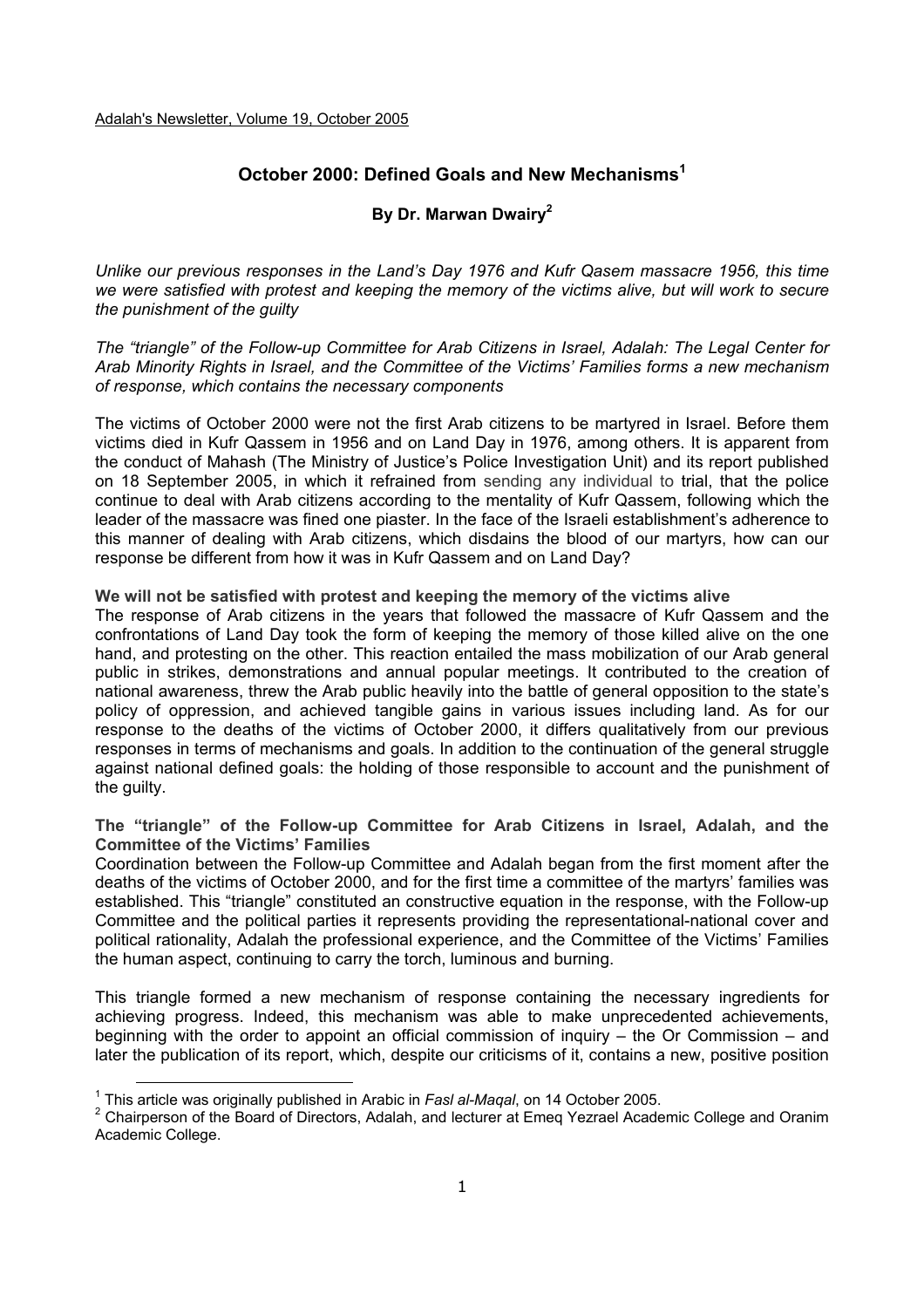#### Adalah's Newsletter, Volume 19, October 2005

towards Arab citizens. Recently, this mechanism brought about confusion and inconsistency in the position of the Attorney General and Mahash.

The battle is still at the outset, and it therefore must be clear that none of the "sides" of this triangle can attribute these accomplishments to itself, deny the importance of the role of the others or continue the journey alone. The Follow-up Committee, in spite of its importance, would not have been able to achieve what has been achieved without the professional, sound work of Adalah, or in the absence of the vital role played by the Committee of the Victims' Families. The same applies for Adalah and the Committee of the Victims' Families. We in Adalah believe that popular and political work reinforces legal work, and for that reason have operated and continue to operate in complete coordination with the other sides of the triangle, in order for our work to be accompanied by popular and political action. The division of labor between the sides of this triangle must be clear, and no side should interfere in the work of the others, take their place or dispense of them, for each has its own specific role in the equation and complements the roles of the other two. Consequently, I call upon all to carry on the discussion over the continuation of the journey within the triangle, and over the preservation of the triangle as an effective mechanism for pursuing the battle.

#### **The legal, popular and international levels**

In contrast to our previous responses, this time the triangle devised a strategic response on three coordinated pathways: the judicial pathway, involving the police, Attorney General and Supreme Court; the popular pathway, through hard-hitting media campaigns to rally the Arab public and democratic Jewish forces; and the international pathway, which remains open after the exhaustion of all legal avenues in Israel. This time, these pathways complement each other, since we know that the investigations and decisions of the Israeli judicial apparatus are influenced by the level of popular pressure and by the existence of the possibility of taking the issue out into the international arena. A discussion has taken place in recent weeks over whether or not the protest demonstration in Jerusalem, the three-day hunger strike undertaken by members of the Follow-up Committee, and the marches of allegiance from Jatt to Arrabe were at the required level in response to the report of Mahash, which cancelled legal proceedings without sending any individual to trial. There were voices calling for the declaration of a general strike. Following the announcement made by Mr. Shbiro, the current Head of Mahash, in coordination with the Attorney General, that the investigation was to be reopened, a debate ensued over the meaning of this retreat from their previous stance in support of Mahash's report, and whether or not this retreat was influenced by the protest activities.

Regardless of the form taken by the protest activity, be it a demonstration or a strike, I believe that what produced this reversal in the stance of the Attorney General and Mahash and raised the voices of some democratic forces against them was the insistence of the triangle on continuing along the journey through the three pathways described above with clear vision and clear goals. Taking steps of protest, including a general strike or hunger strike, would not have caused any retreat without the correct mechanism of response and a resolute insistence on the achievement of clear goals, however long it takes. Thus, the strikes and popular meetings which followed Land Day of 1976 could not secure the initiation of any investigation. While it is true that the context was different, part of the difference was the absence of the triangle and of defined goals. While it is true that our mass struggle after Land Day threw its weight behind our battle against land expropriation and made important gains, it did not result in any of those responsible being brought to justice. This time, we will not be satisfied with a general struggle but will strive to ensure that those responsible pay the price.

I believe that the announcement made by Adalah and others of their emulation of the example of the legal representation of the families of the 13 Irish victims of the "Bloody Sunday" massacre,